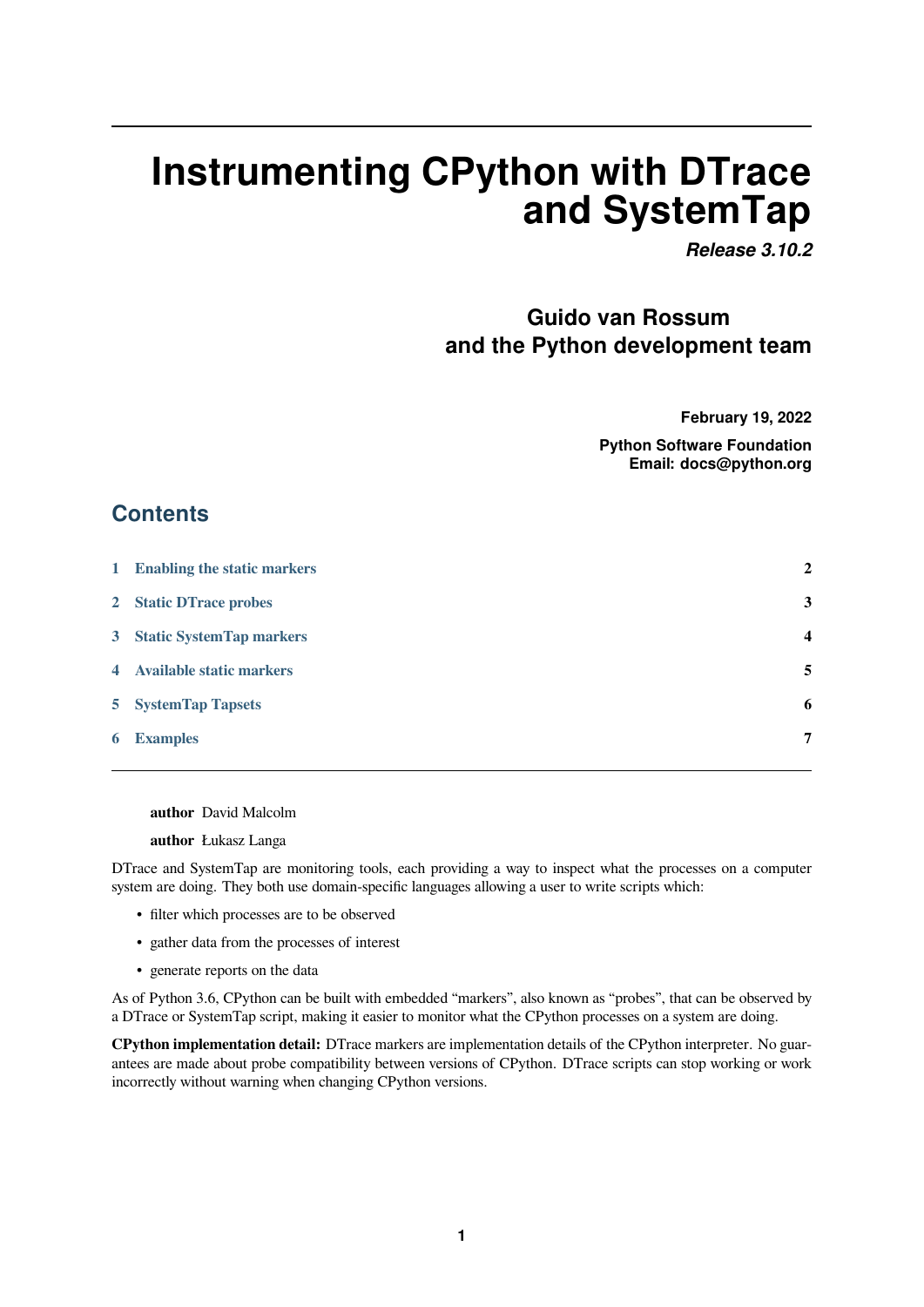### <span id="page-1-0"></span>**1 Enabling the static markers**

macOS comes with built-in support for DTrace. On Linux, in order to build CPython with the embedded markers for SystemTap, the SystemTap development tools must be installed.

On a Linux machine, this can be done via:

**\$** yum install systemtap-sdt-devel

or:

```
$ sudo apt-get install systemtap-sdt-dev
```
CPython must then be configured with the --with-dtrace option:

```
checking for --with-dtrace... yes
```
On macOS, you can list available DTrace probes by running a Python process in the background and listing all probes made available by the Python provider:

```
$ python3.6 -q &
$ sudo dtrace -l -P python$! # or: dtrace -l -m python3.6
ID PROVIDER MODULE TUNCTION NAME<br>29564 python18035 python3.6 __PyEval_EvalFrameDefault func
                      29564 python18035 python3.6 _PyEval_EvalFrameDefault function-entry
29565 python18035 python3.6 dtrace_function_entry function-entry
29566 python18035 python3.6 _PyEval_EvalFrameDefault function-
,→return
                      python3.6 dtrace_function_return function-
,→return
29568 python18035 python3.6 collect gc-done
29569 python18035 python3.6 collect gc-start
29570 python18035 python3.6 python2.0 python2.6 pyEval_EvalFrameDefault line<br>29571 python18035 python3.6 maybe_dtrace_line line
                                               maybe_dtrace_line line
```
On Linux, you can verify if the SystemTap static markers are present in the built binary by seeing if it contains a ".note.stapsdt" section.

```
$ readelf -S ./python | grep .note.stapsdt
[30] .note.stapsdt NOTE 0000000000000000 00308d78
```
If you've built Python as a shared library (with the --enable-shared configure option), you need to look instead within the shared library. For example:

```
$ readelf -S libpython3.3dm.so.1.0 | grep .note.stapsdt
[29] .note.stapsdt NOTE 0000000000000000 00365b68
```
Sufficiently modern readelf can print the metadata:

```
$ readelf -n ./python
Displaying notes found at file offset 0x00000254 with length 0x00000020:
   Owner Data size Description
   GNU 0x00000010 NT_GNU_ABI_TAG (ABI version tag)
      OS: Linux, ABI: 2.6.32
Displaying notes found at file offset 0x00000274 with length 0x00000024:
  Owner Data size Description
   GNU 0x00000014 NT_GNU_BUILD_ID (unique build ID␣
,→bitstring)
      Build ID: df924a2b08a7e89f6e11251d4602022977af2670
```
(continues on next page)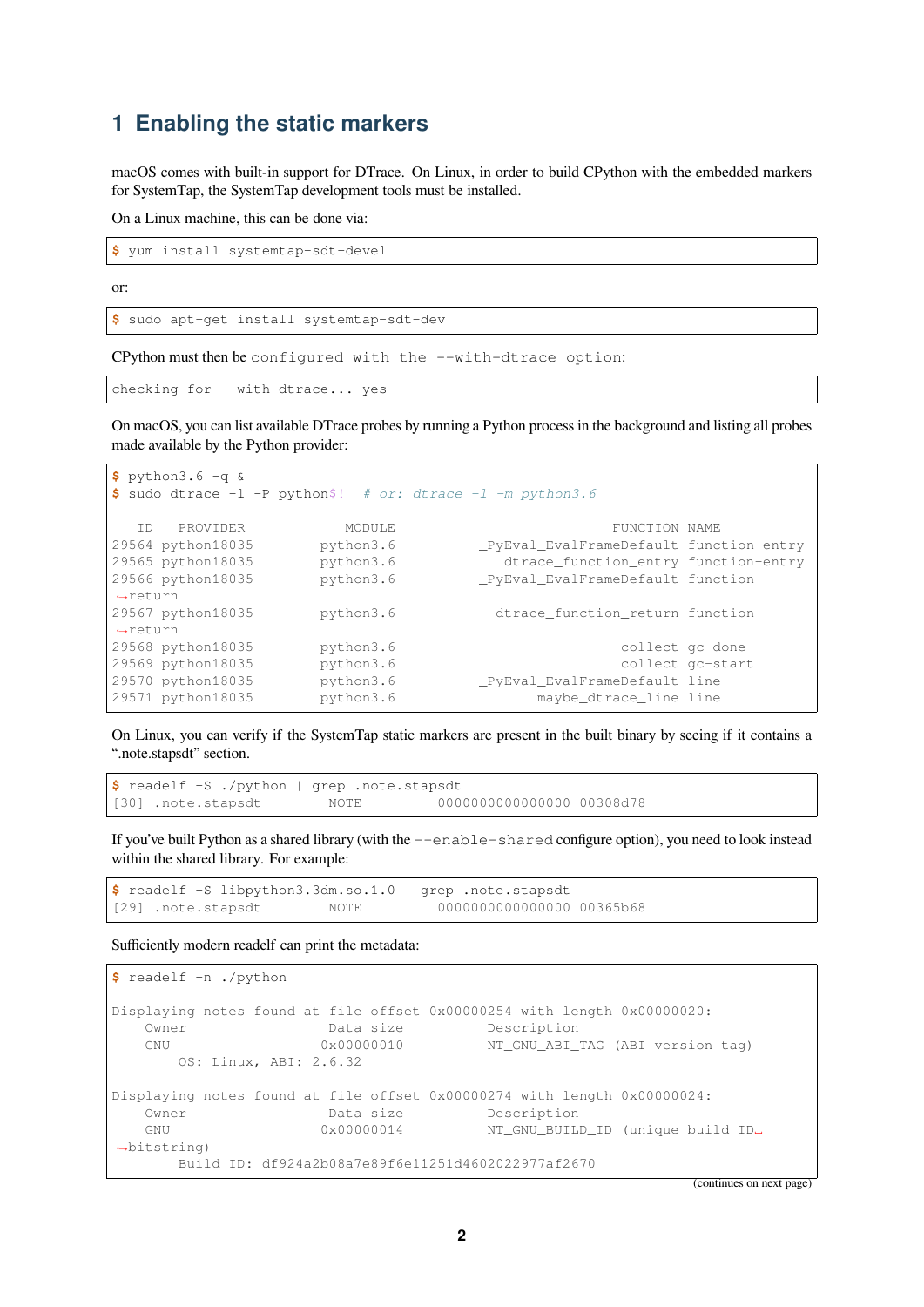(continued from previous page)

```
Displaying notes found at file offset 0x002d6c30 with length 0x00000144:
   Owner Data size Description
   stapsdt 0x00000031 NT_STAPSDT (SystemTap probe␣
,→descriptors)
      Provider: python
      Name: gc__start
      Location: 0x00000000004371c3, Base: 0x0000000000630ce2, Semaphore:␣
,→0x00000000008d6bf6
      Arguments: -4@sebxstapsdt 0x00000030 NT_STAPSDT (SystemTap probe␣
,→descriptors)
       Provider: python
      Name: gc__done
       Location: 0x00000000004374e1, Base: 0x0000000000630ce2, Semaphore:␣
,→0x00000000008d6bf8
      Arguments: -8@%rax
   stapsdt 0x00000045 NT_STAPSDT (SystemTap probe_
,→descriptors)
      Provider: python
      Name: function entry
      Location: 0x000000000053db6c, Base: 0x0000000000630ce2, Semaphore:␣
,→0x00000000008d6be8
      Arguments: 8@%rbp 8@%r12 -4@%eax
   stapsdt 0x00000046 NT_STAPSDT (SystemTap probe_
,→descriptors)
       Provider: python
       Name: function__return
       Location: 0x000000000053dba8, Base: 0x0000000000630ce2, Semaphore:␣
,→0x00000000008d6bea
       Arguments: 8@%rbp 8@%r12 -4@%eax
```
The above metadata contains information for SystemTap describing how it can patch strategically-placed machine code instructions to enable the tracing hooks used by a SystemTap script.

# <span id="page-2-0"></span>**2 Static DTrace probes**

The following example DTrace script can be used to show the call/return hierarchy of a Python script, only tracing within the invocation of a function called "start". In other words, import-time function invocations are not going to be listed:

```
self int indent;
python$target:::function-entry
/copyinstr(arg1) == "start"/
{
```

```
self->trace = 1;
}
python$target:::function-entry
/self->trace/
{
        printf("%d\t%*s:", timestamp, 15, probename);
        printf("%*s", self->indent, "");
        printf("%s:%s:%d\n", basename(copyinstr(arg0)), copyinstr(arg1), arg2);
        self->indent++;
}
```
python\$target:::function-return

(continues on next page)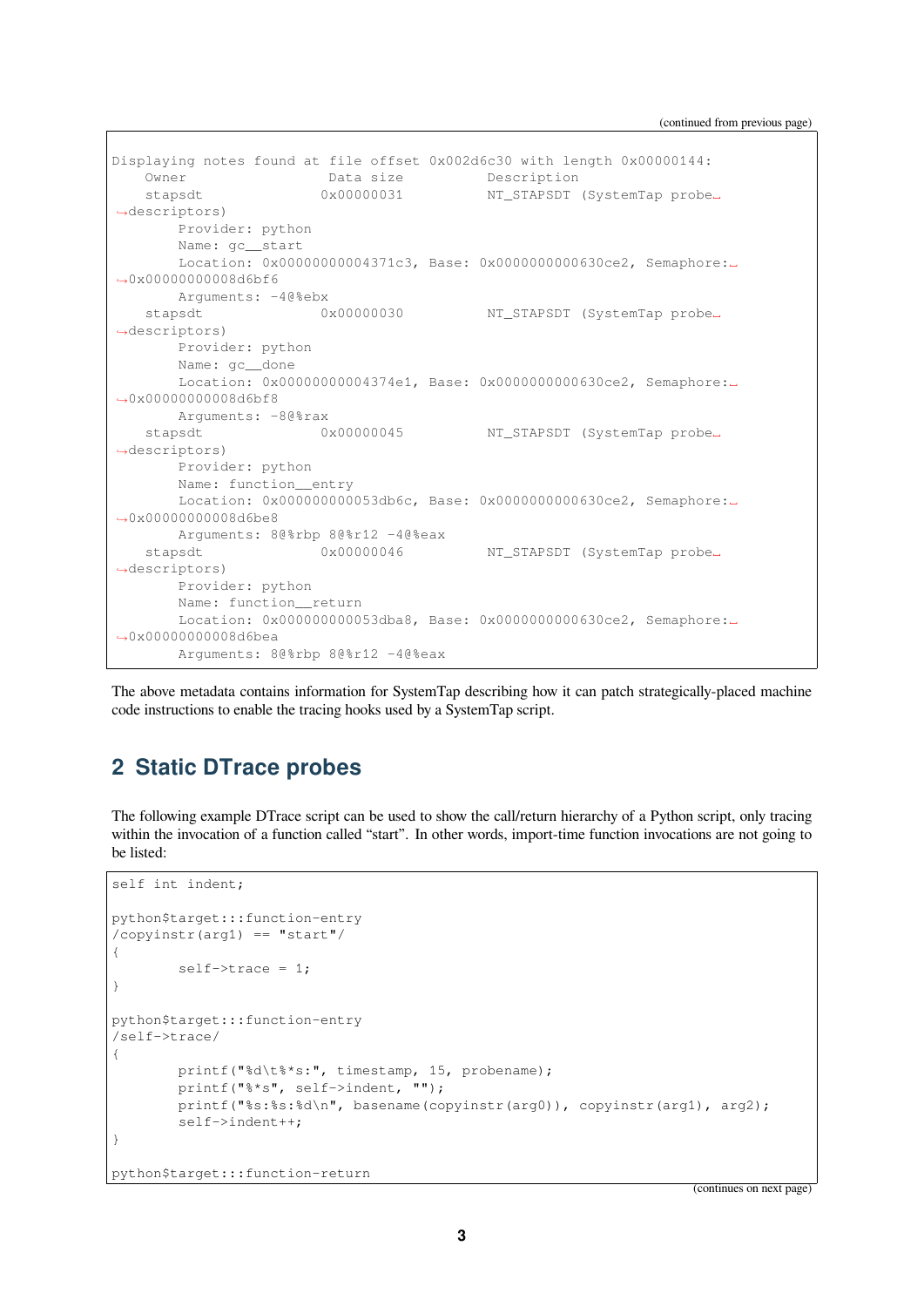```
/self->trace/
{
        self->indent--;
        printf("%d\t%*s:", timestamp, 15, probename);
        printf("%*s", self->indent, "");
        printf("%s:%s:%d\n", basename(copyinstr(arg0)), copyinstr(arg1), arg2);
}
python$target:::function-return
/copyinstr(arg1) == "start"/
{
        self->trace = 0;
}
```
It can be invoked like this:

**\$** sudo dtrace -q -s call\_stack.d -c "python3.6 script.py"

The output looks like this:

```
156641360502280 function-entry:call_stack.py:start:23
156641360518804 function-entry: call_stack.py:function_1:1
156641360532797 function-entry: call_stack.py:function_3:9
156641360546807 function-return: call_stack.py:function_3:10
156641360563367 function-return: call_stack.py:function_1:2
156641360578365 function-entry: call_stack.py:function_2:5
156641360591757 function-entry: call_stack.py:function_1:1
156641360605556 function-entry: call_stack.py:function_3:9
156641360617482 function-return: call_stack.py:function_3:10
156641360629814 function-return: call_stack.py:function_1:2
156641360642285 function-return: call_stack.py:function_2:6
156641360656770 function-entry: call_stack.py:function_3:9
156641360669707 function-return: call_stack.py:function_3:10
156641360687853 function-entry: call_stack.py:function_4:13
156641360700719 function-return: call_stack.py:function_4:14
156641360719640 function-entry: call_stack.py:function_5:18
156641360732567 function-return: call_stack.py:function_5:21
156641360747370 function-return:call_stack.py:start:28
```
### <span id="page-3-0"></span>**3 Static SystemTap markers**

The low-level way to use the SystemTap integration is to use the static markers directly. This requires you to explicitly state the binary file containing them.

For example, this SystemTap script can be used to show the call/return hierarchy of a Python script:

```
probe process("python").mark("function__entry") {
     filename = user_string($arg1);
     funcname = user_string($arg2);
    lineno = $arg3;
     printf("%s => %s in %s:%d\\n",
            thread_indent(1), funcname, filename, lineno);
}
probe process("python").mark("function__return") {
    filename = user_string($arg1);
    funcname = user_string(\frac{2}{3});
    lineno = $arg3;
```
(continues on next page)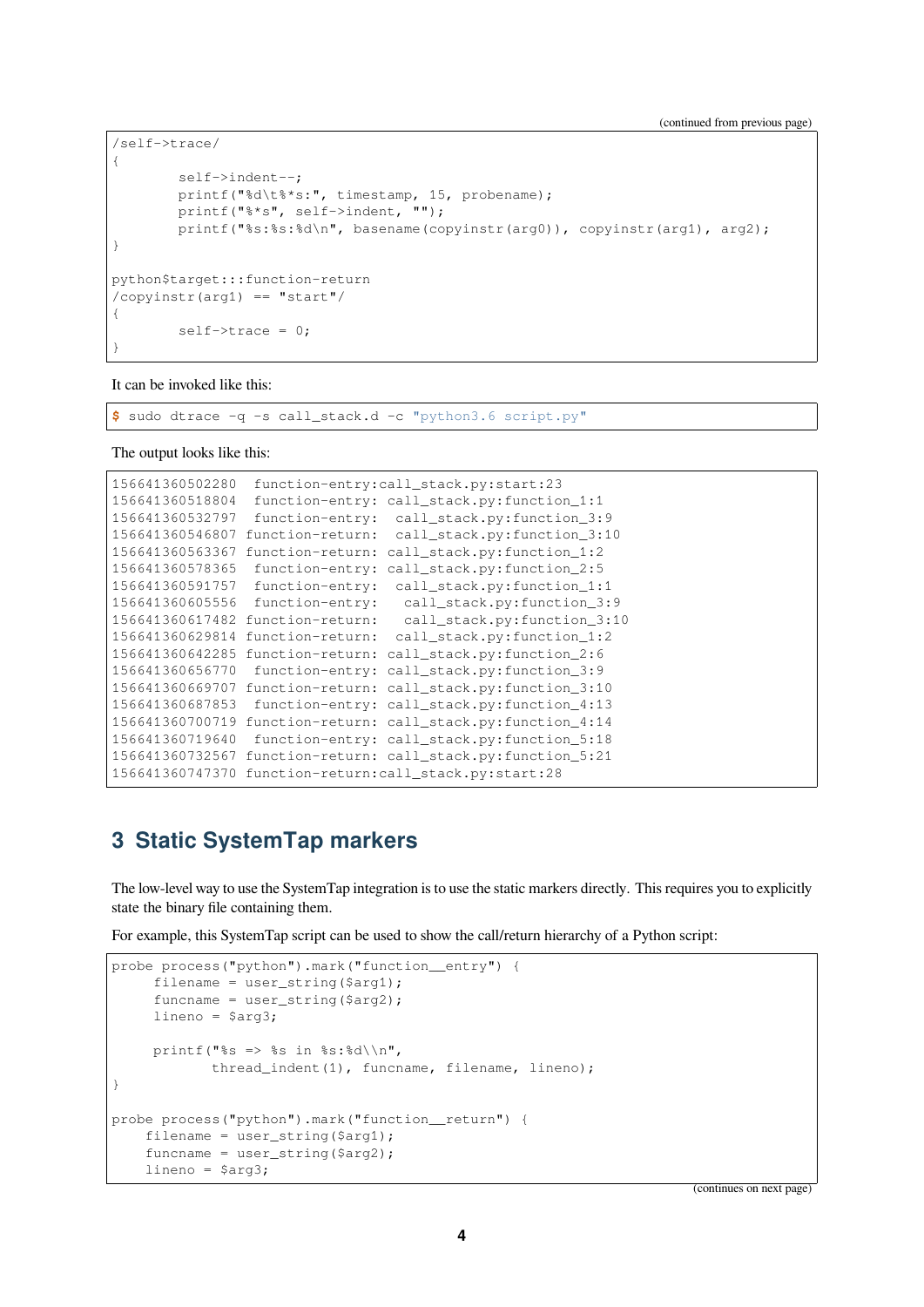```
printf("%s <= %s in %s:%d\\n",
       thread_indent(-1), funcname, filename, lineno);
```
It can be invoked like this:

}

```
$ stap \
  show-call-hierarchy.stp \
  -c "./python test.py"
```
The output looks like this:

```
11408 python(8274): \Rightarrow __contains__ in Lib/_abcoll.py:362
11414 python(8274): => __getitem__ in Lib/os.py:425
11418 python(8274): \Rightarrow encode in Lib/os.py:490
11424 python(8274): <= encode in Lib/os.py:493
11428 python(8274): <= __getitem__ in Lib/os.py:426
11433 python(8274): \langle = \_\_ \text{contains} \_\_ in Lib/_\_abcoll.py:366
```
where the columns are:

- time in microseconds since start of script
- name of executable
- PID of process

and the remainder indicates the call/return hierarchy as the script executes.

For a --enable-shared build of CPython, the markers are contained within the libpython shared library, and the probe's dotted path needs to reflect this. For example, this line from the above example:

probe process("python").mark("function\_entry") {

should instead read:

probe process("python").library("libpython3.6dm.so.1.0").mark("function\_entry")

(assuming a debug build of CPython 3.6)

### <span id="page-4-0"></span>**4 Available static markers**

#### **function\_\_entry(str filename, str funcname, int lineno)**

This marker indicates that execution of a Python function has begun. It is only triggered for pure-Python (bytecode) functions.

The filename, function name, and line number are provided back to the tracing script as positional arguments, which must be accessed using \$arg1, \$arg2, \$arg3:

- \$arg1 : (const char \*) filename, accessible using user\_string(\$arg1)
- \$arg2 : (const char \*) function name, accessible using user\_string(\$arg2)
- \$arg3 : int line number

#### **function\_\_return(str filename, str funcname, int lineno)**

This marker is the converse of function\_\_entry(), and indicates that execution of a Python function has ended (either via return, or via an exception). It is only triggered for pure-Python (bytecode) functions.

The arguments are the same as for function  $entrv()$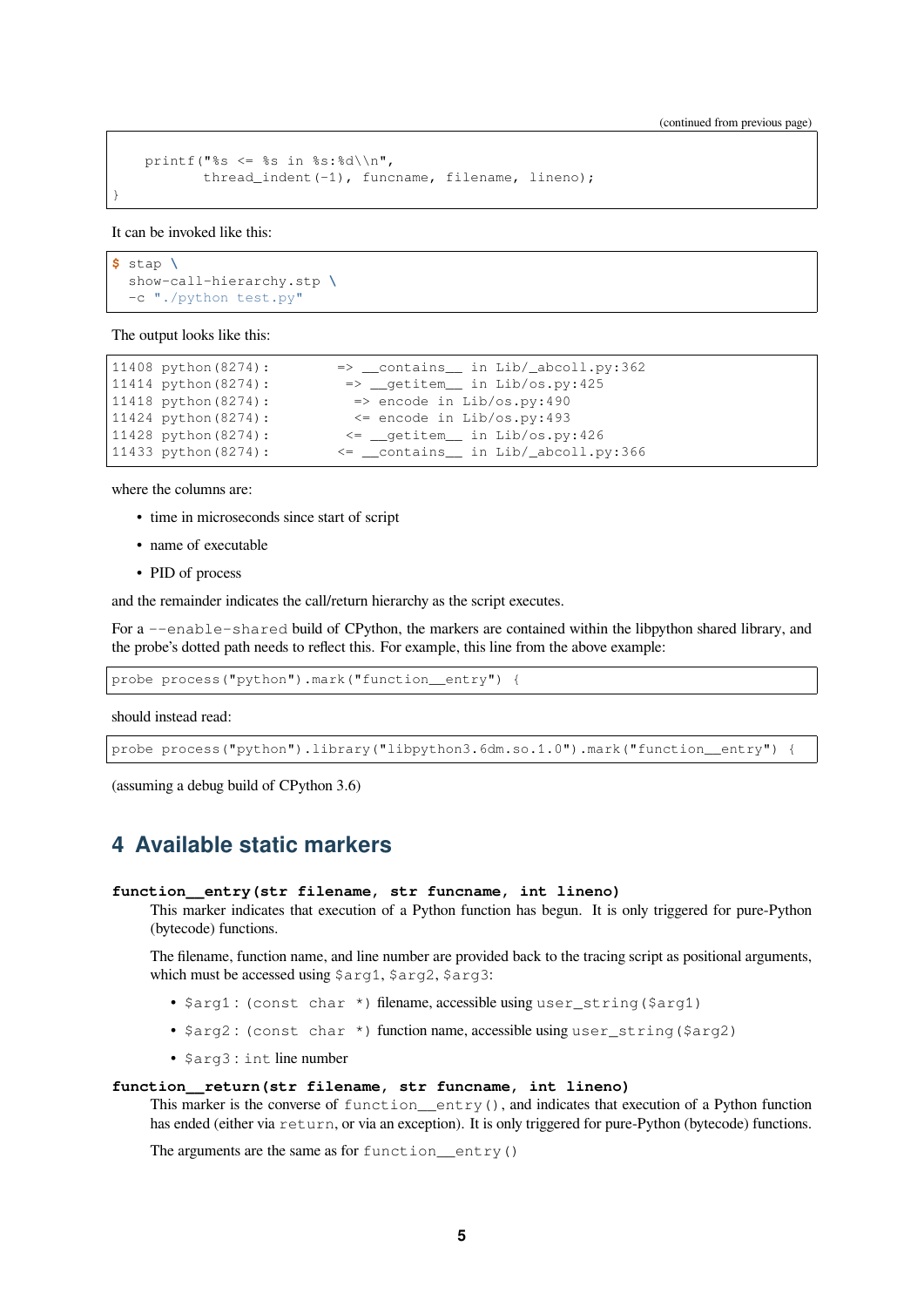#### **line(str filename, str funcname, int lineno)**

This marker indicates a Python line is about to be executed. It is the equivalent of line-by-line tracing with a Python profiler. It is not triggered within C functions.

The arguments are the same as for function  $entry()$ .

#### **gc\_\_start(int generation)**

Fires when the Python interpreter starts a garbage collection cycle.  $\arg \theta$  is the generation to scan, like  $\varphi c$ . collect().

#### **gc\_\_done(long collected)**

Fires when the Python interpreter finishes a garbage collection cycle. arg0 is the number of collected objects.

#### **import\_\_find\_\_load\_\_start(str modulename)**

Fires before importlib attempts to find and load the module.  $arg0$  is the module name.

New in version 3.7.

### **import\_\_find\_\_load\_\_done(str modulename, int found)**

Fires after importlib's find and load function is called.  $arg0$  is the module name,  $arg1$  indicates if module was successfully loaded.

New in version 3.7.

#### **audit(str event, void \*tuple)**

Fires when sys.audit() or PySys\_Audit() is called. arg0 is the event name as C string, arg1 is a PyObject pointer to a tuple object.

New in version 3.8.

## **5 SystemTap Tapsets**

The higher-level way to use the SystemTap integration is to use a "tapset": SystemTap's equivalent of a library, which hides some of the lower-level details of the static markers.

Here is a tapset file, based on a non-shared build of CPython:

```
/*
   Provide a higher-level wrapping around the function__entry and
   function__return markers:
 \backslash *probe python.function.entry = process("python").mark("function__entry")
{
    filename = user_string($arg1);
    funcname = user string($arg2);
    lineno = $arg3;
    frameptr = Sarq4}
probe python.function.return = process("python").mark("function__return")
{
    filename = user_string($arg1);
    funcname = user_string(\frac{2}{3}arg2);
    lineno = $arg3;frameptr = $arg4}
```
If this file is installed in SystemTap's tapset directory (e.g. /usr/share/systemtap/tapset), then these additional probepoints become available:

#### **python.function.entry(str filename, str funcname, int lineno, frameptr)** This probe point indicates that execution of a Python function has begun. It is only triggered for pure-Python (bytecode) functions.